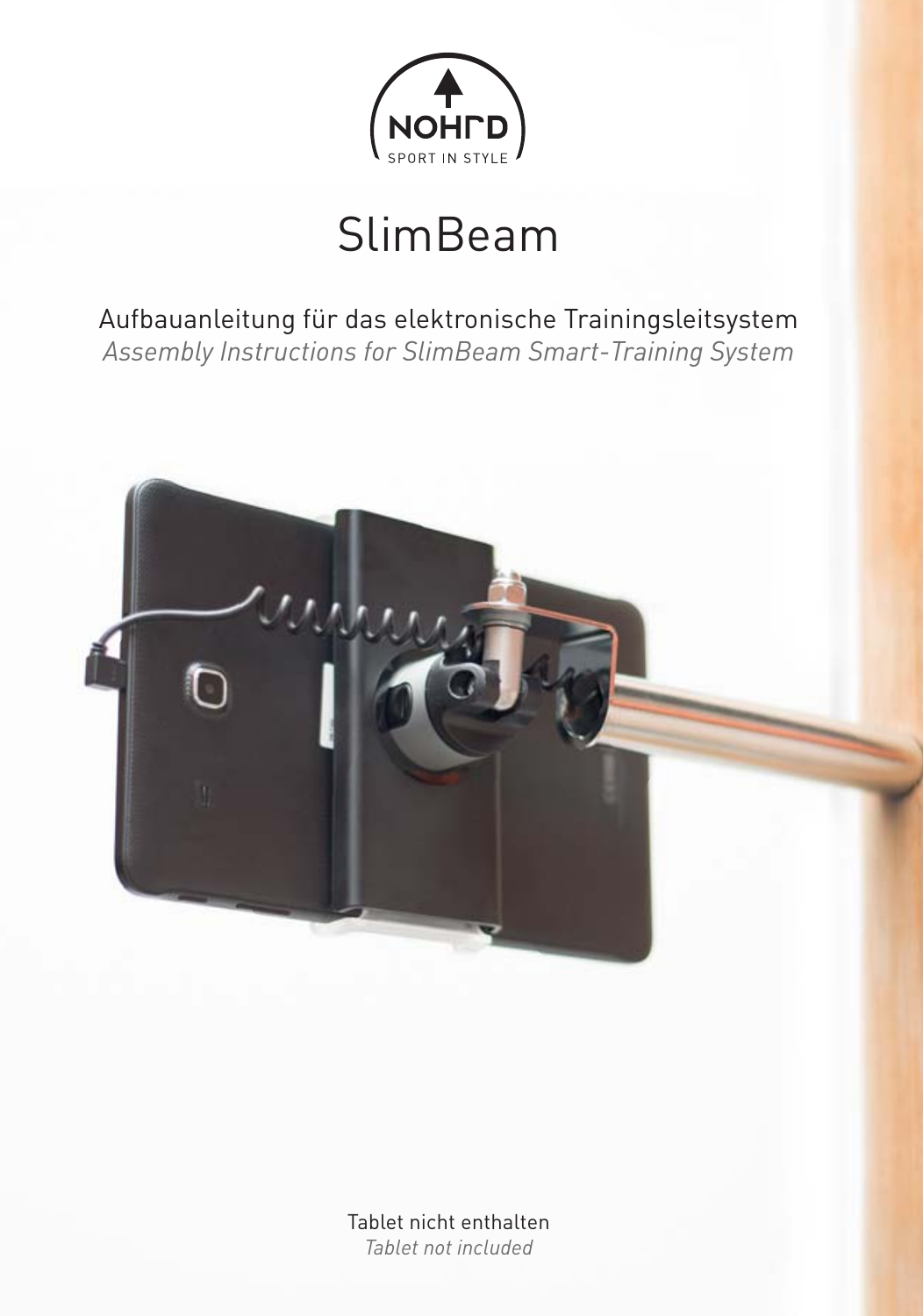

Führen Sie das Flachbandkabel mit dem 4-poligen Stecker voraus durch die Metallverbindungsplatte, wie auf den Bildern 1 - 3 zu sehen. *First guide the flat ribbon cable with the 4-pin plug through the metal connection plate holes as shown in pic 1 - pic 3.*

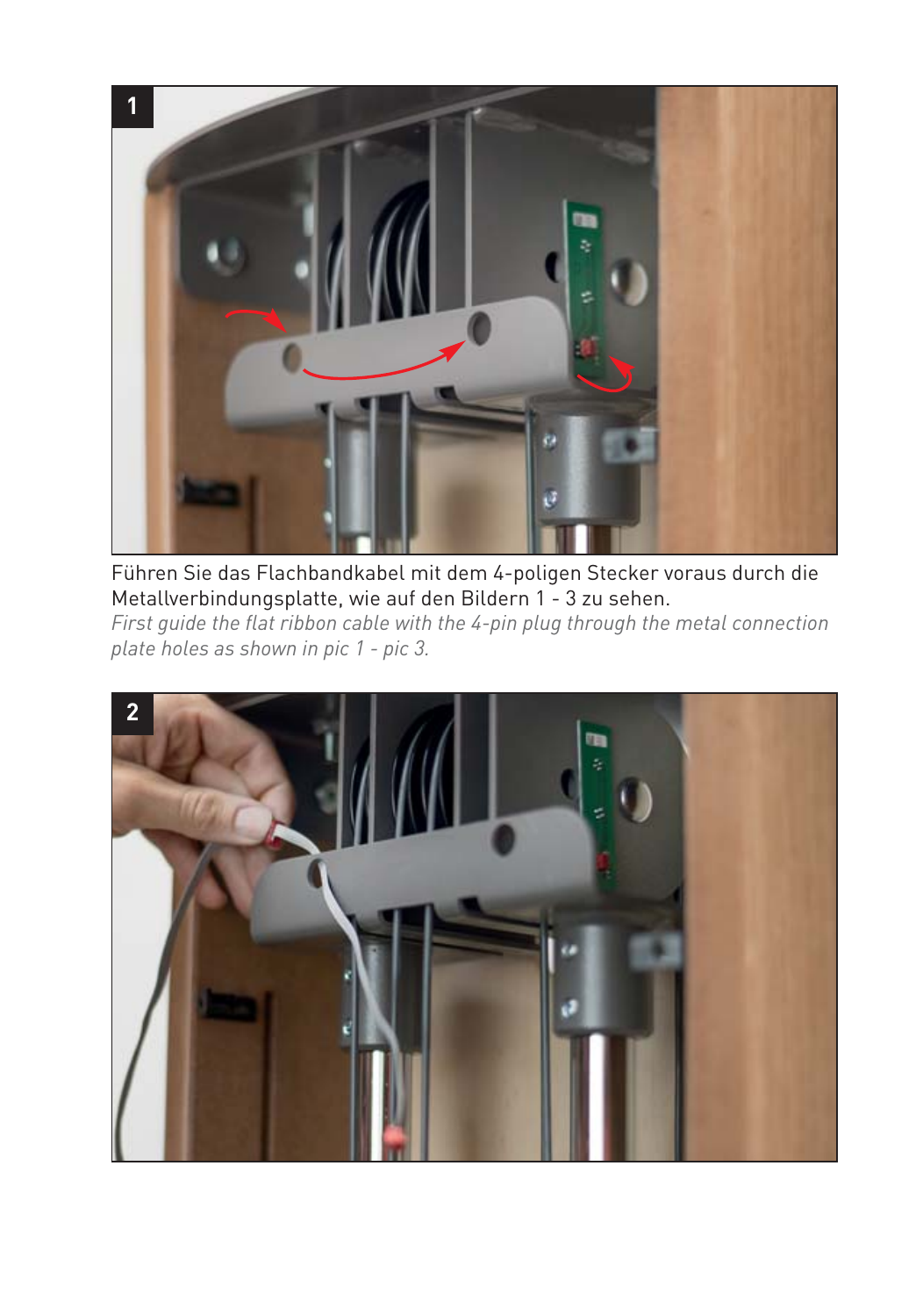



Befestigen Sie den Stecker auf der Platine. *Connect the red 4-pin-plug to the electronic board as shown in pic 4.*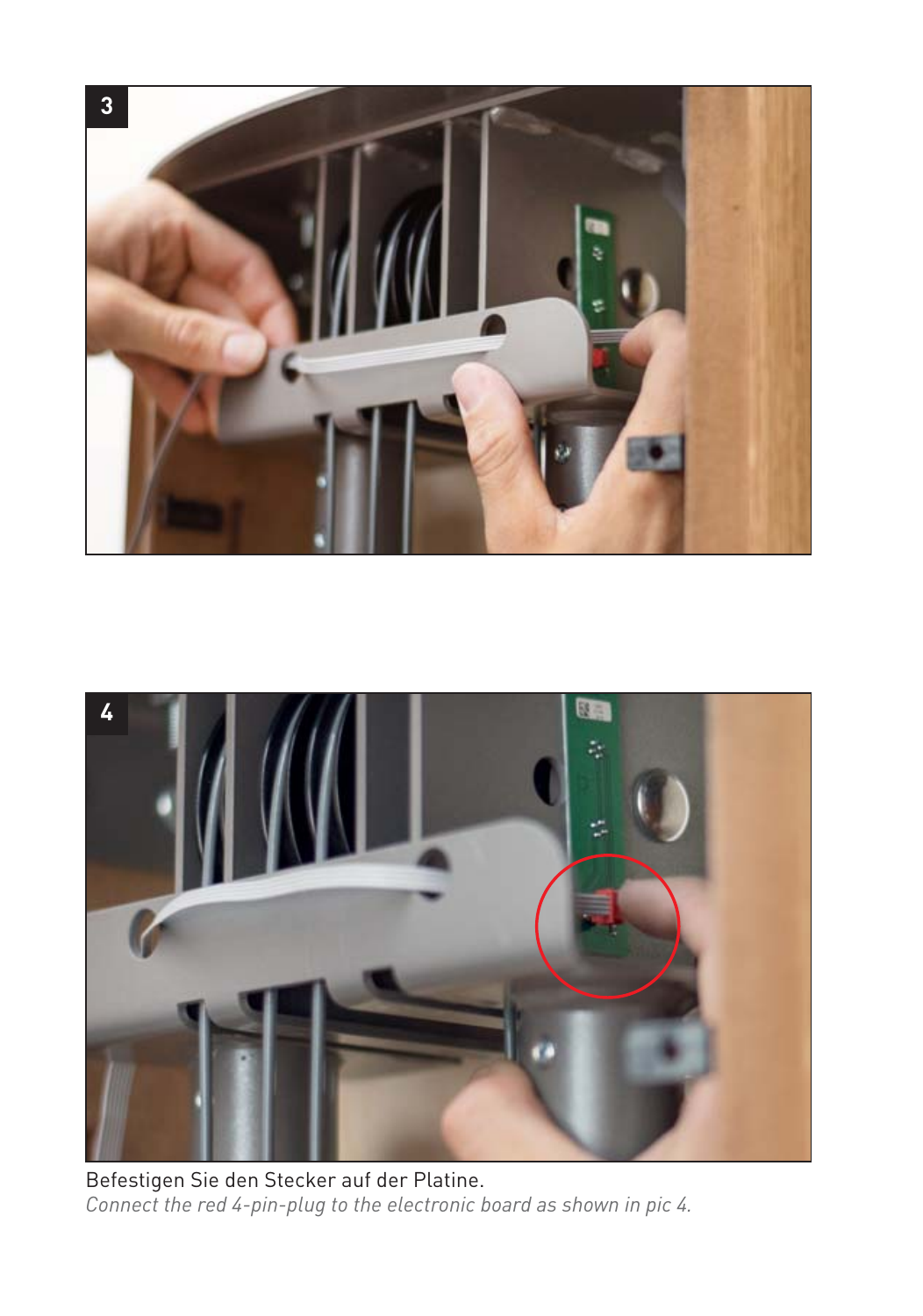

Anschließend befestigen Sie den 6-poligen Stecker an der linken (L) Platine. Beachten Sie auch hier den Verdrehschutz. *Next, attach the 6-pin plug to the left (L) electronic board. Please observe the integrated anti-twist safeguard.*



Entfernen Sie den Plastikstopfen aus dem Korpus. Drücken Sie diesen von innen heraus.

*Remove the plastic plug from the SlimBeam's main frame by pushing it out from the inside.*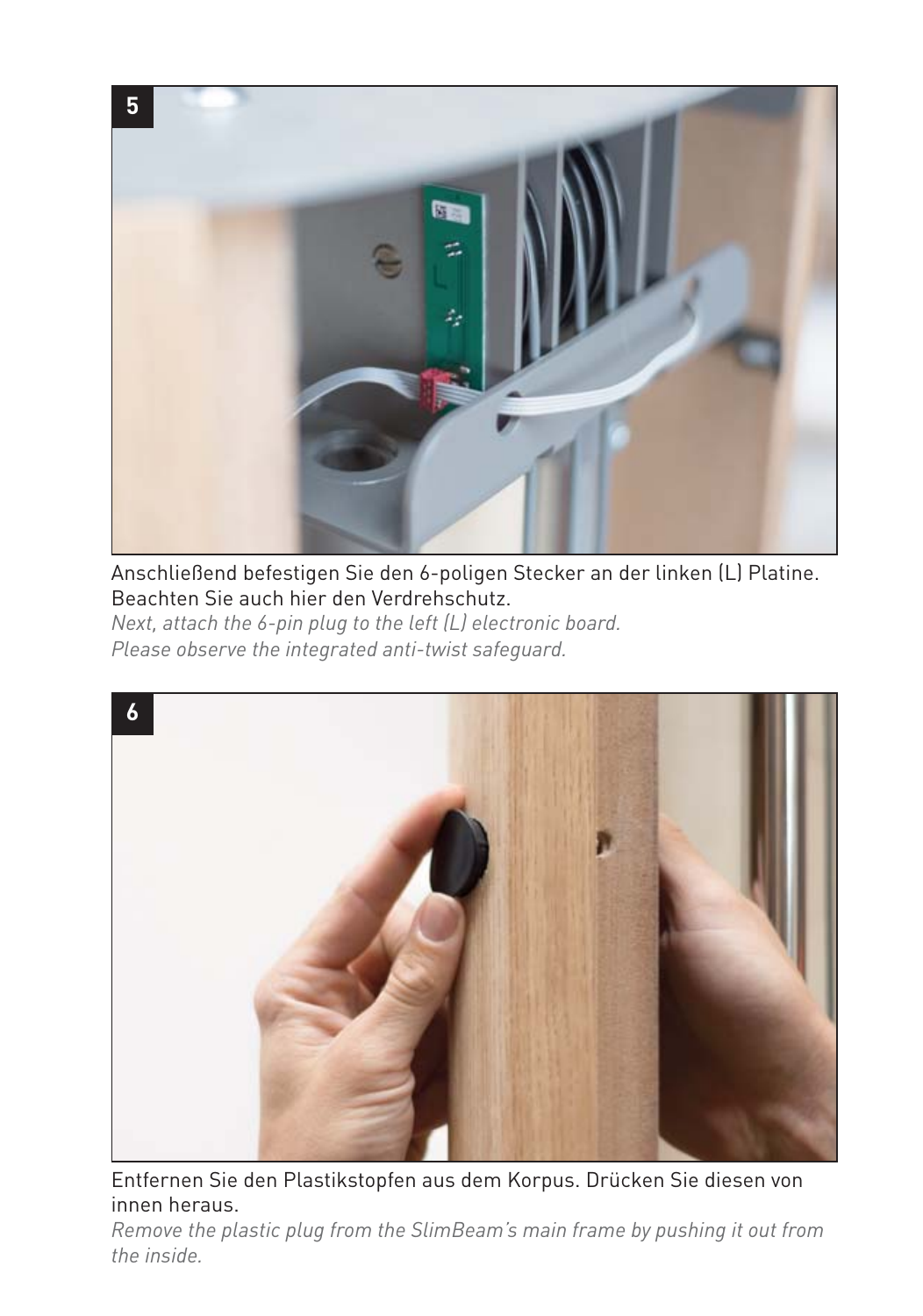

Führen Sie nun die Tablethalterungs-Stange samt USB-Kabel so ein, dass sich die Stange durch das Loch im Korpus verschrauben lässt. *Insert the tablet holder rod along with the USB cable into the main frame, so that it is aligned with the screw holes.*



Befestigen Sie nun die Tablethalterung am Korpus. *Fasten by screwing the tablet holder tight to the main frame.*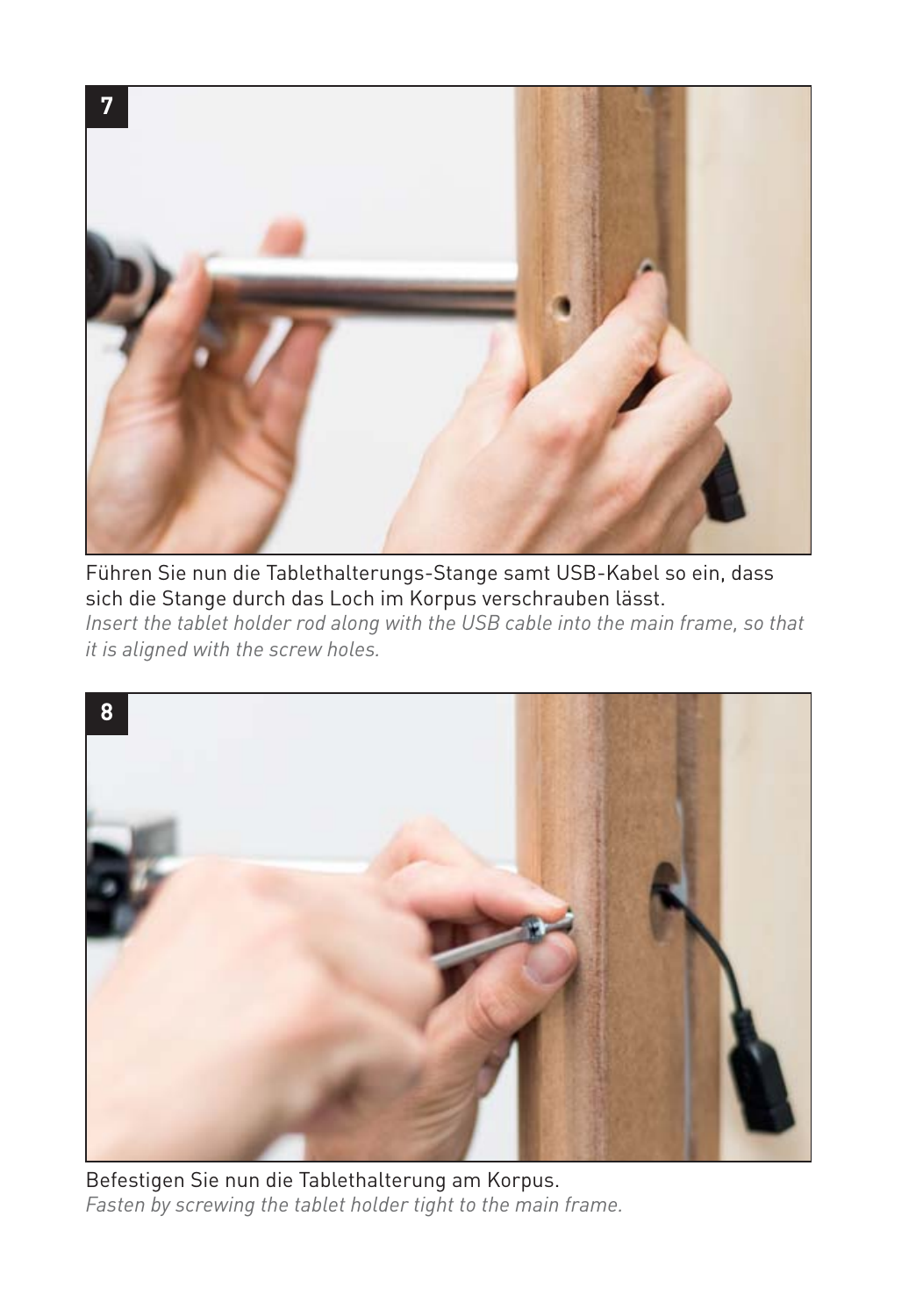

Stellen Sie nun die Übersetzung Ihres SlimBeams an der Hauptplatine ein. *Set the cable ratio of your SlimBeam on the main electronic board. Default setting is 3:1 cable ratio.*

| 1 off | 2 off | nicht verwenden / do not use |
|-------|-------|------------------------------|
| 1 on  | 2 off | 1:1 Übersetzung / 1:1 ratio  |
| 1 off | 2 on  | 2:1 Übersetzung / 2:1 ratio  |
| 1 on  | 2 on  | 3:1 Übersetzung / 3:1 ratio  |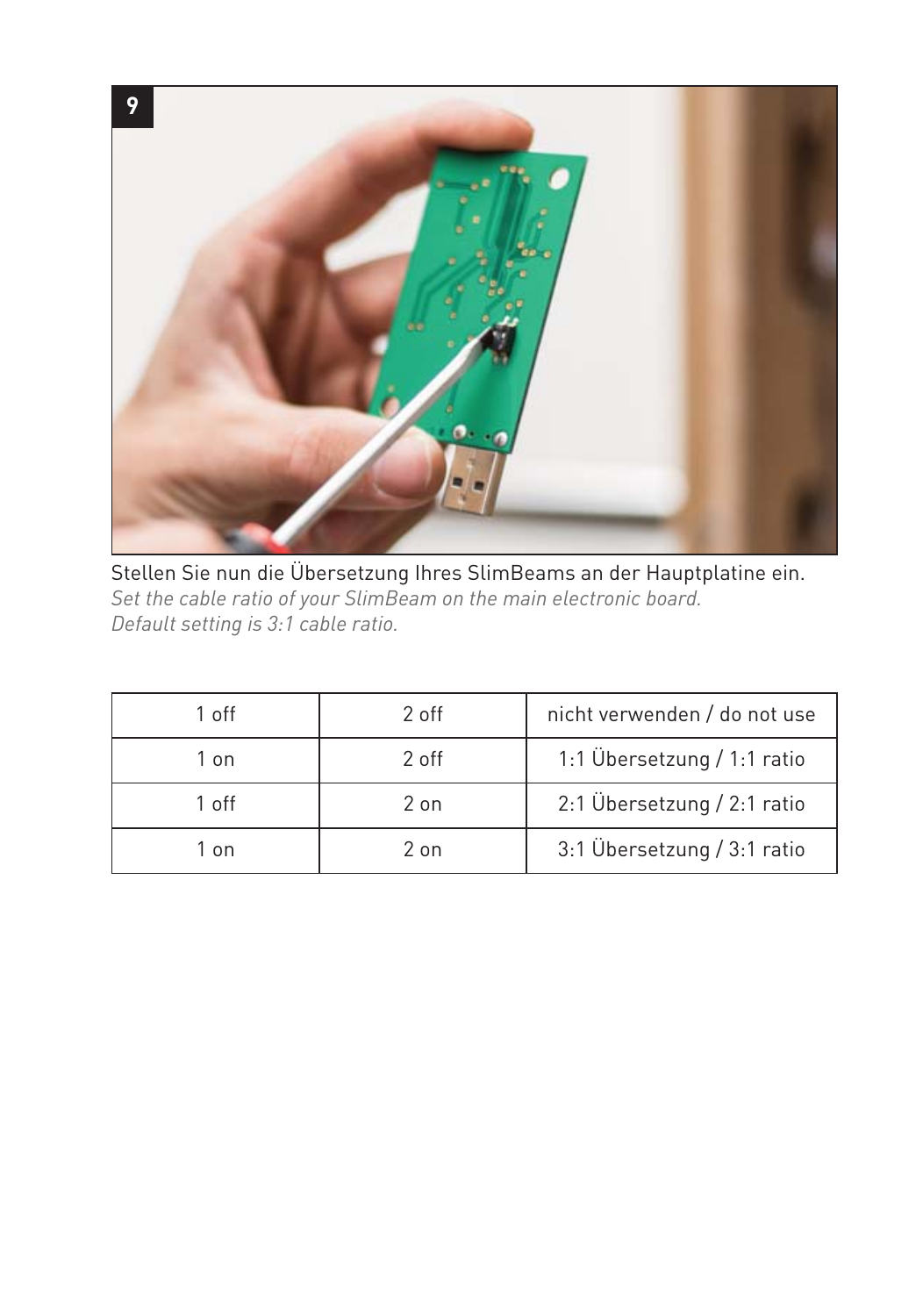

Entfernen Sie den Plastikdeckel im Inneren des Korpus und schließen Sie nun das breite Kabel an der Platine an.

*Remove the plastic cover from the inside of the main frame and connect the wide cable with the red 8-pin plug (1) to the main electronic board. Make sure the plug is inserted the right way round.*



Anschließend befestigen Sie das schmale Kabel (2) und das USB-Kabel (3). *Next, insert the smaller red 6-pin plug (2) and the USB plug (3) into the main electronic board.*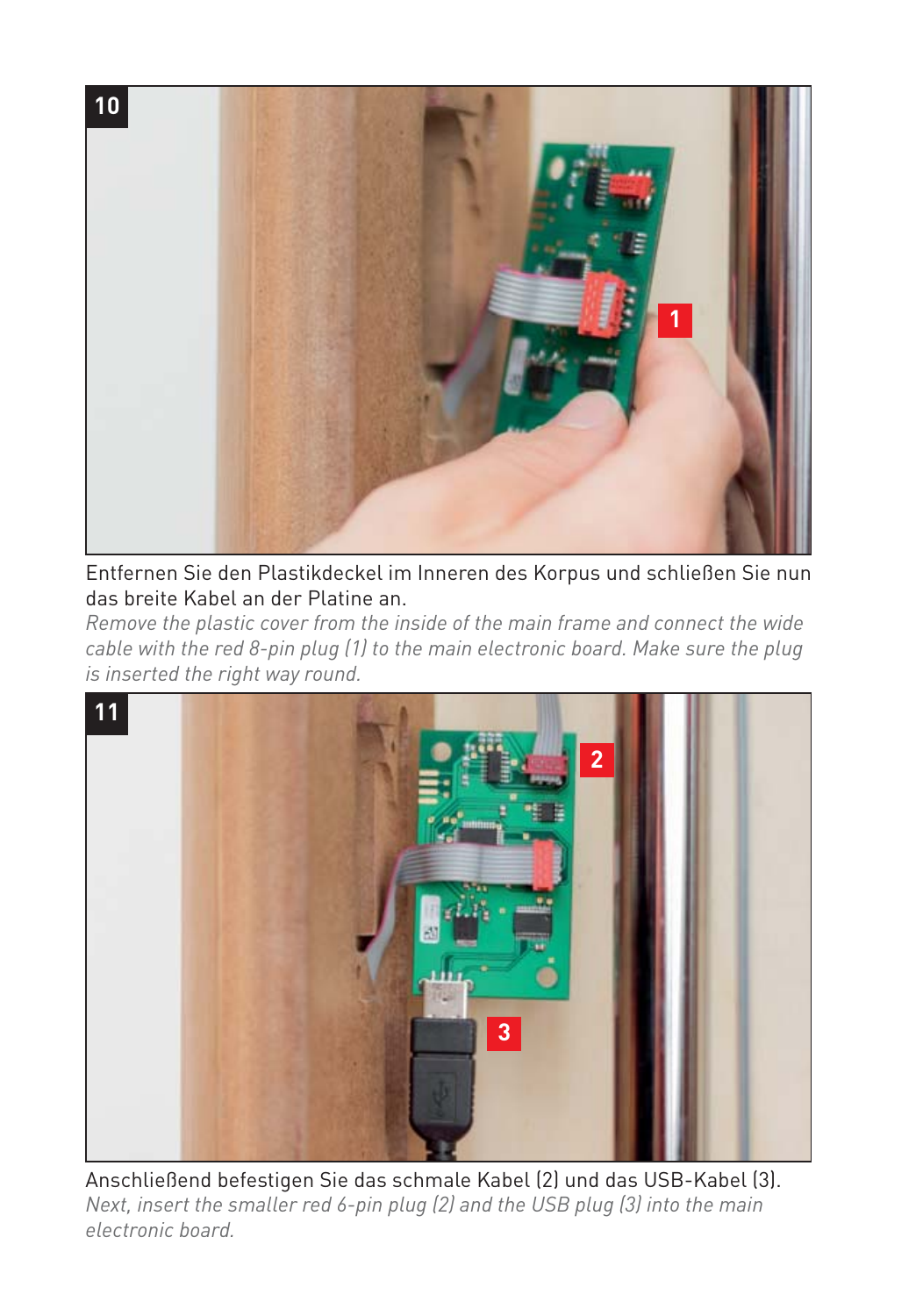

Die Platine wird nun mit den Steckern nach innen in die Auskerbung des Korpus gesteckt.

*The main electronic board can now be placed into the notch on the main frame, with the plugs all facing inwards.*



Anschließend wird die Platine mit den mitgelieferten schwarzen Steckdübeln an zwei Punkten befestigt.

*Fasten the main electronic board to the SlimBeam's wooden main frame by inserting the black push pins (included with delivery) into the respective holes.*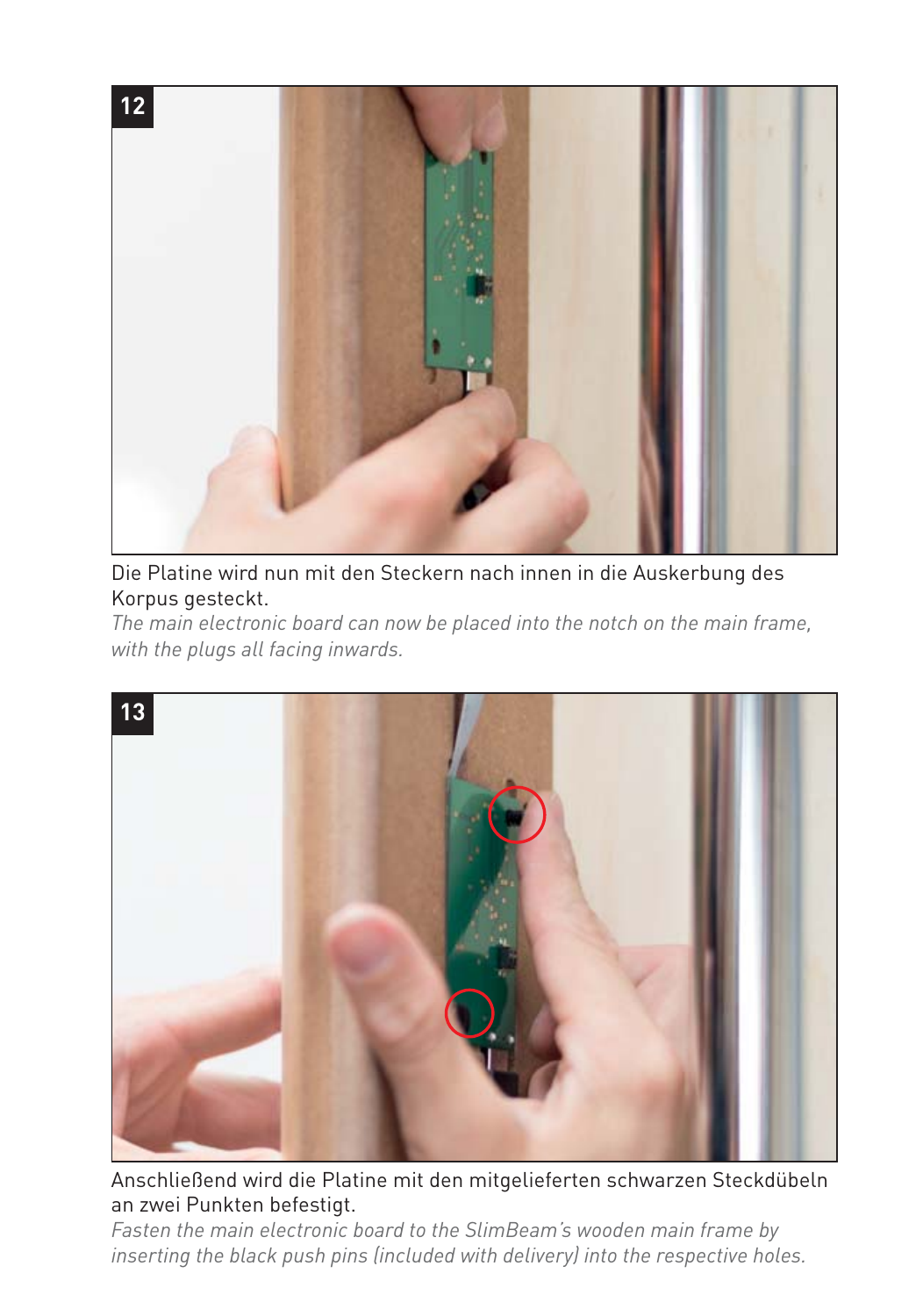

Die Tablethalterung wird nun aufgesetzt. Drücken Sie dafür die beiden seitlichen Knöpfe...

*The tablet holder can now be mounted. Press both side buttons …*



... und setzen die Halterung vorsichtig auf das Gegenstück. *…and carefully insert the holder onto the rod piece.*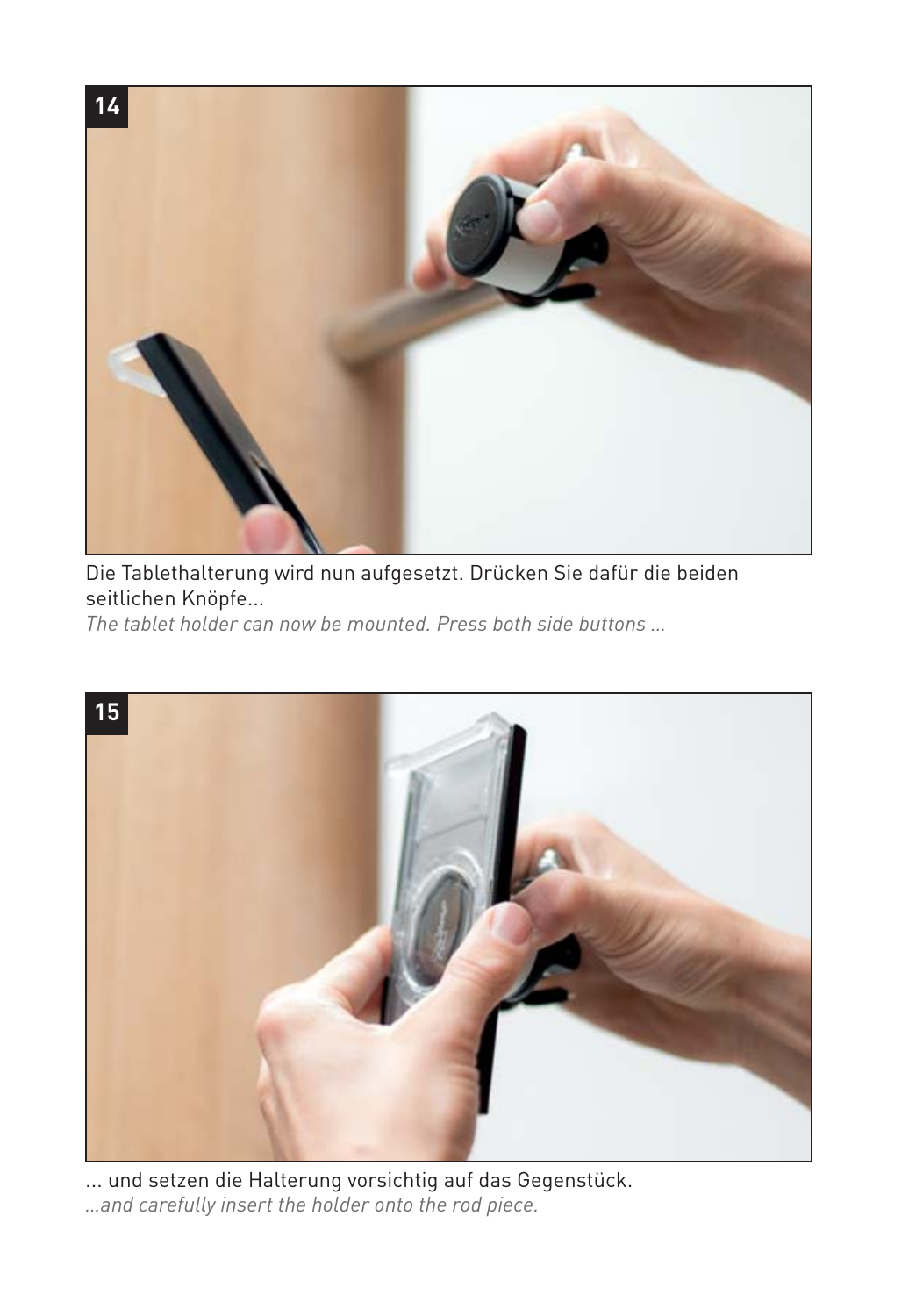

Setzen Sie nun Ihr Tablet (nur Android) zuerst unten auf die Halterung. Achten Sie darauf, dass der USB-Anschluss rechts sitzt. *Now place your tablet (Android only) into the bottom of the holder first. Your tablet's USB port must be on the right hand side.*



Drücken Sie das Tablet nun leicht herunter, so dass Sie die obere Halterung befestigen können.

*Push down gently on your tablet to fasten the top part of the holder.*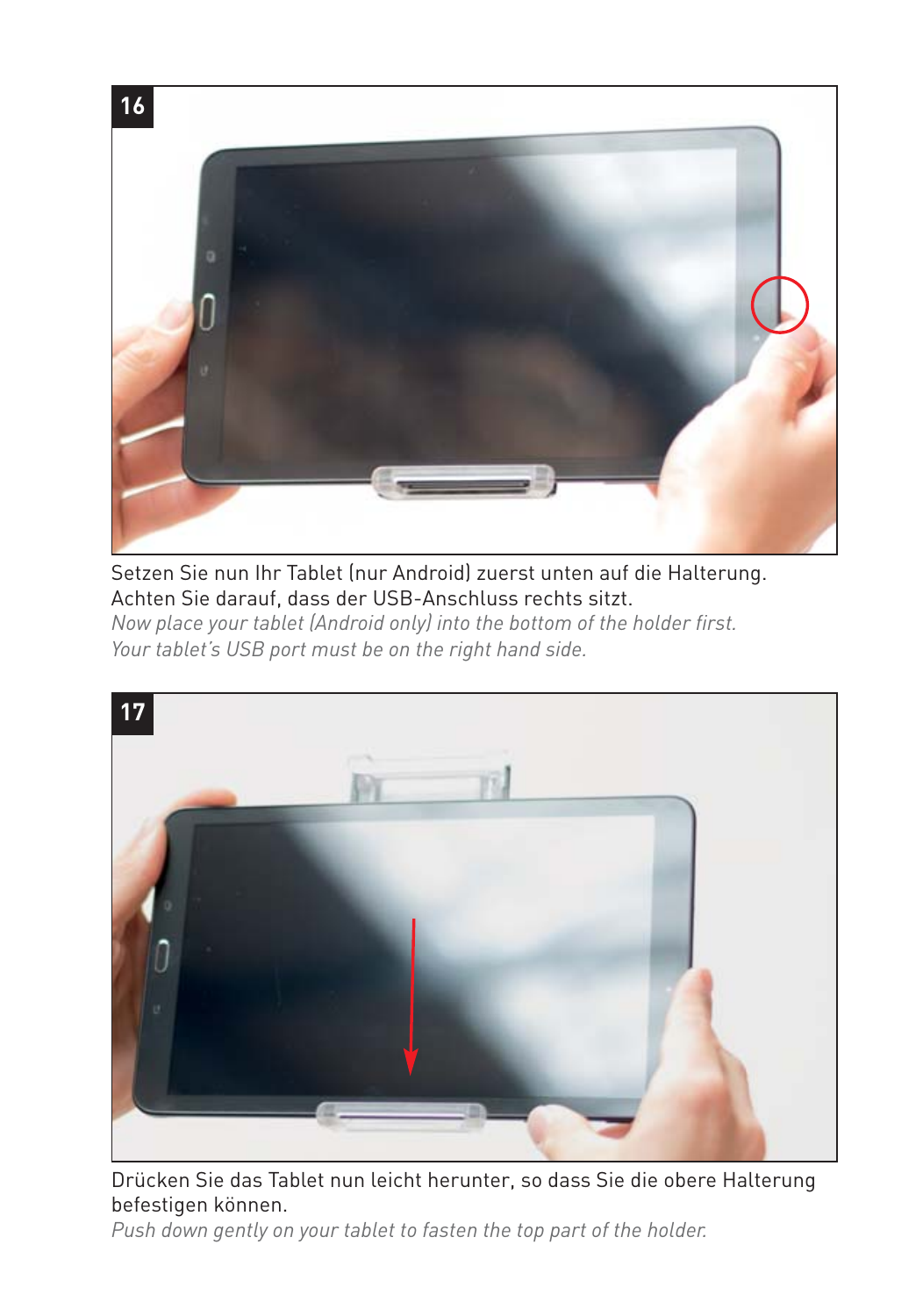

Schließen Sie nun das USB Kabel an Ihrem Tablet an. *You can now insert the USB plug into your tablet.*



Die Tablethalterung ist in verschiedene Richtung rotierbar. *The tablet holder can be rotated in different directions for ideal positioning.*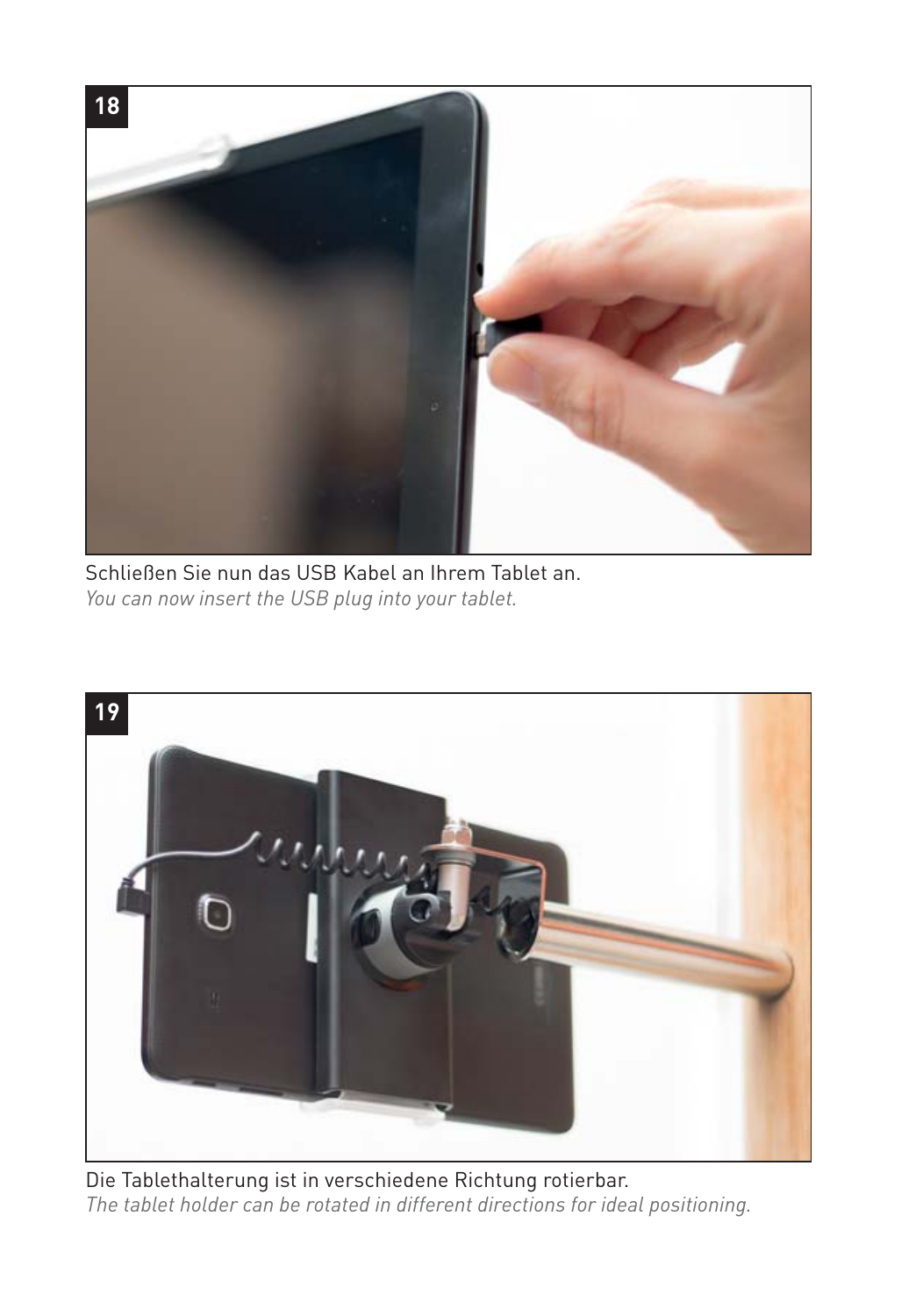

## SlimBeam App

Verfügbar hier: https://play.google.com/store *Available here: https://play.google.com/store*



*Home screen*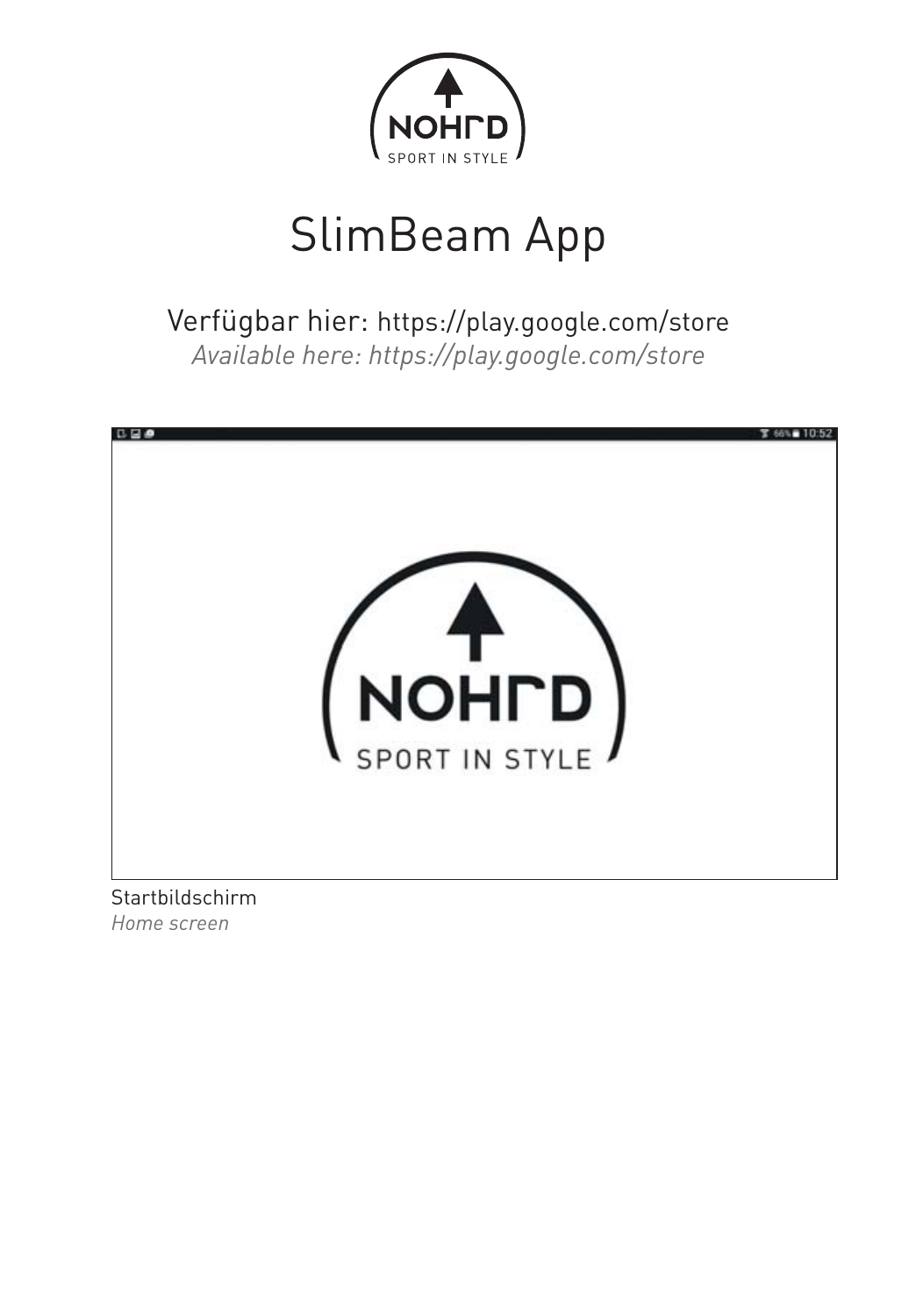| 日日の                                | 〒 66% 810:52             |
|------------------------------------|--------------------------|
| Create a profile                   |                          |
| Save your progress using a profile |                          |
|                                    |                          |
|                                    |                          |
|                                    |                          |
|                                    | First name               |
|                                    | Last name                |
|                                    | .                        |
|                                    | CANCEL.<br><b>CHEATE</b> |
|                                    | 101043                   |
|                                    |                          |
|                                    |                          |

## Erstellen Sie Ihr eigenes Trainingsprofil *Create your own training profile.*



Es können mehrere Profile erstellt werden *You can create a profile for each member*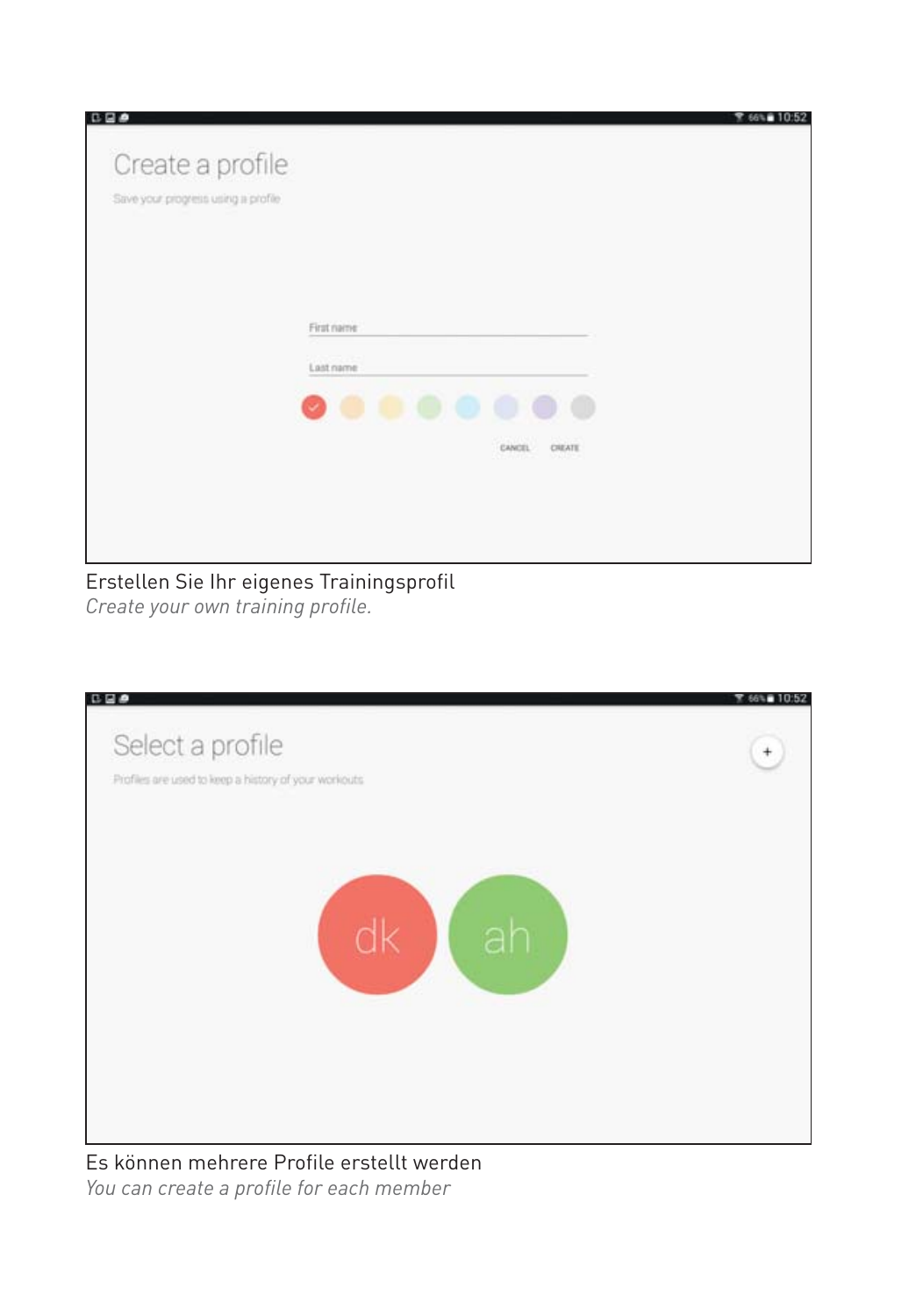| <b>BB</b>        |                                                                |                                | 66%@10:51 |
|------------------|----------------------------------------------------------------|--------------------------------|-----------|
| Select a workout | A workout can be functional or focused on specific body zones. |                                | dk        |
|                  |                                                                | <b>FUNCTIONAL</b><br>BODY ZONE |           |
|                  | 5 min Training<br>With Warrning-up                             | Abs Back Chest Shoulders       |           |
|                  | 5 min Training<br>With Streching                               | Liega Shoulders                |           |
|                  | 5 min Training<br>With Warrning-up                             | Arms Abs                       |           |
|                  | 5 min Training<br>With Streching                               | Legs Shoulders                 |           |
|                  | 5 min Training                                                 | Legs Back Shoulders            |           |
|                  | 10 min Training                                                | Abs Shoulders                  |           |

Im Bereich "Functional" wählen Sie vordefinierte Trainingspläne für ein auf Zeit basiertes funktionelles Training / Ganzkörpertraining.

*In the "Functional" section you can choose preconfigured functional workouts based on length of time. These are full body workouts.*

| Select a workout                                               |       | ďk |
|----------------------------------------------------------------|-------|----|
| A workout can be functional or focused on specific body zones. |       |    |
| <b>FUNCTIONAL</b><br>BODY ZONE                                 |       |    |
| Leg Training 1<br>10 Repetitions                               | Legs. |    |
| Leg Training 1<br>15 Repetitions                               | Eegs  |    |
| Leg Training 1<br>20 Repetitions                               | Legs. |    |
| Abs Training T<br>15 Repetitions                               |       |    |
| Abs Training 1<br>10 Repetitions                               | Abs   |    |
| Abs Training 1                                                 | Abs:  |    |

Im Bereich "Body Zone" wählen Sie Trainingspläne für eine einzelne Körperzone. Das Training ist basiert auf Wiederholungen.

*In the "Body Zone" section you can select workouts targeting specific body areas. These workouts are based on number of repetitions.*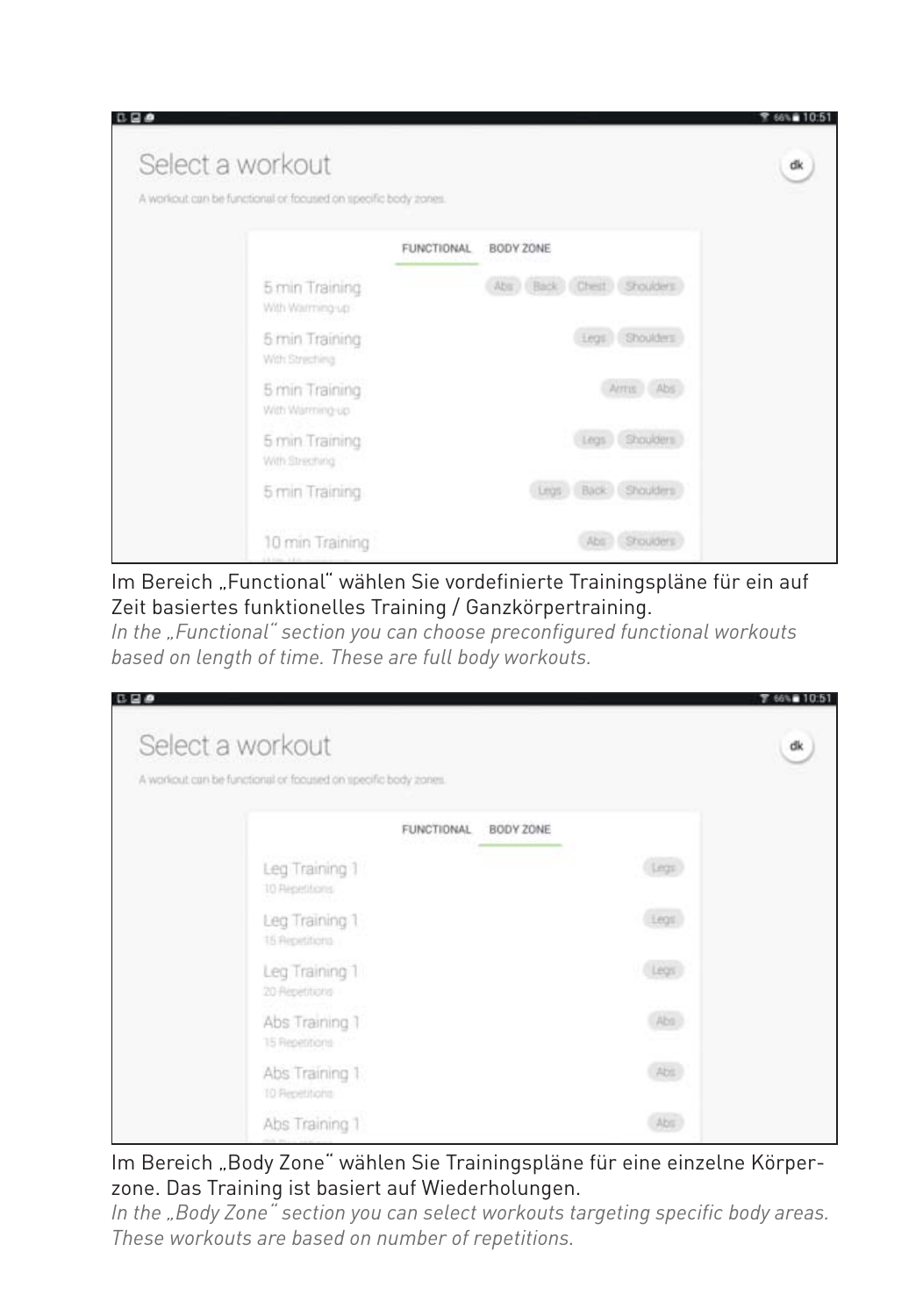

Vor dem Start des Workouts erhalten Sie Instruktionen, um den SlimBeam für die erste Übung vorzubereiten.

*Before your workout begins, you will receive instructions on how to set up your SlimBeam for your exercise session.*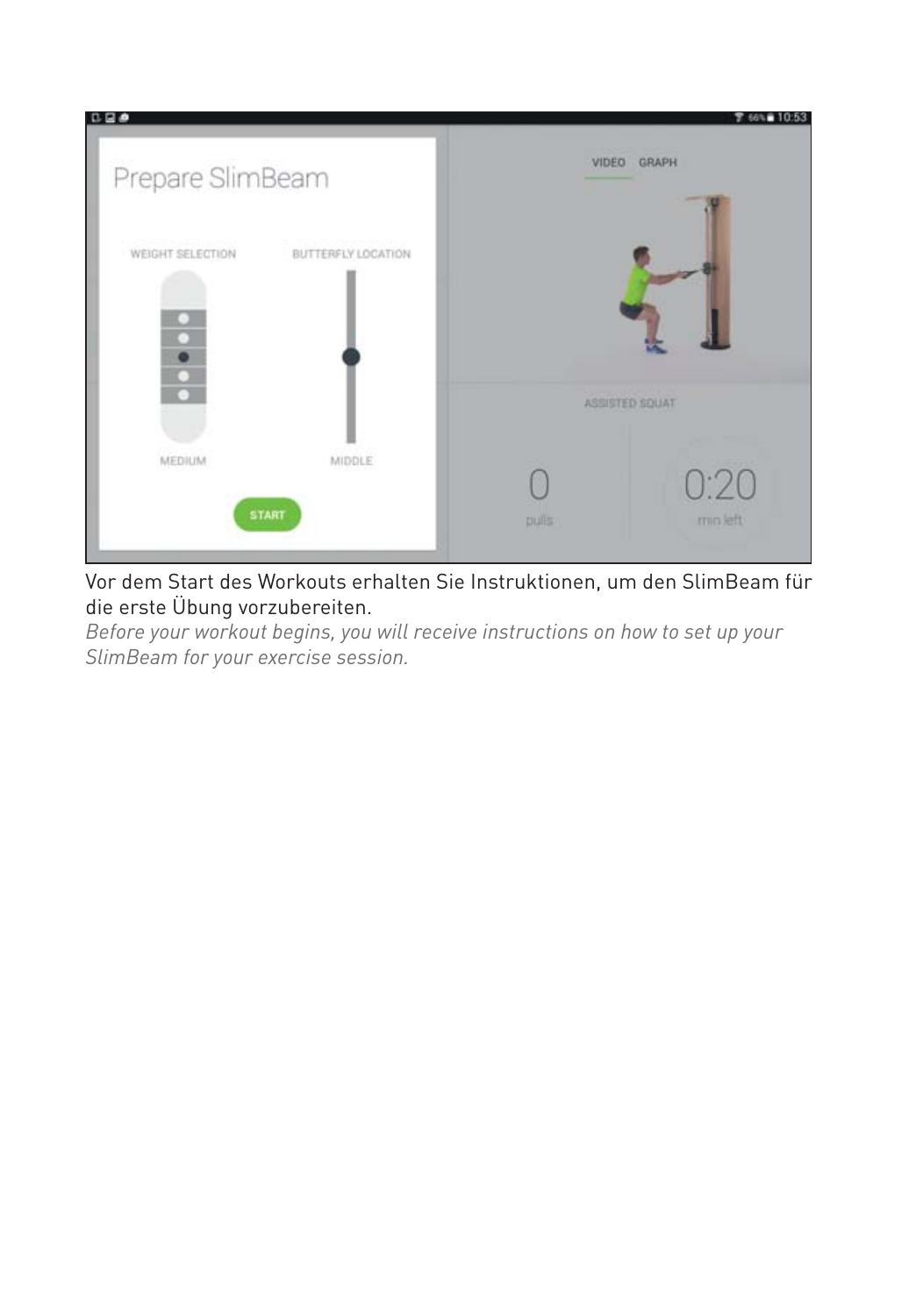

Der Bildschirm zeigt Ihnen unterschiedliche Daten an:

- 1. Workoutname
- 2. Aktueller Übungsname
- 3. Verlauf der Übungen
- 4. aktuelle Zeit / Gesamtzeit
- 5. Züge / Minute
- 6. Gesamtgewicht
- 7. Anzahl der Züge
- 8. Restzeit
- 9. Übungsvideo
- 10. Wahl zwischen Video und Graph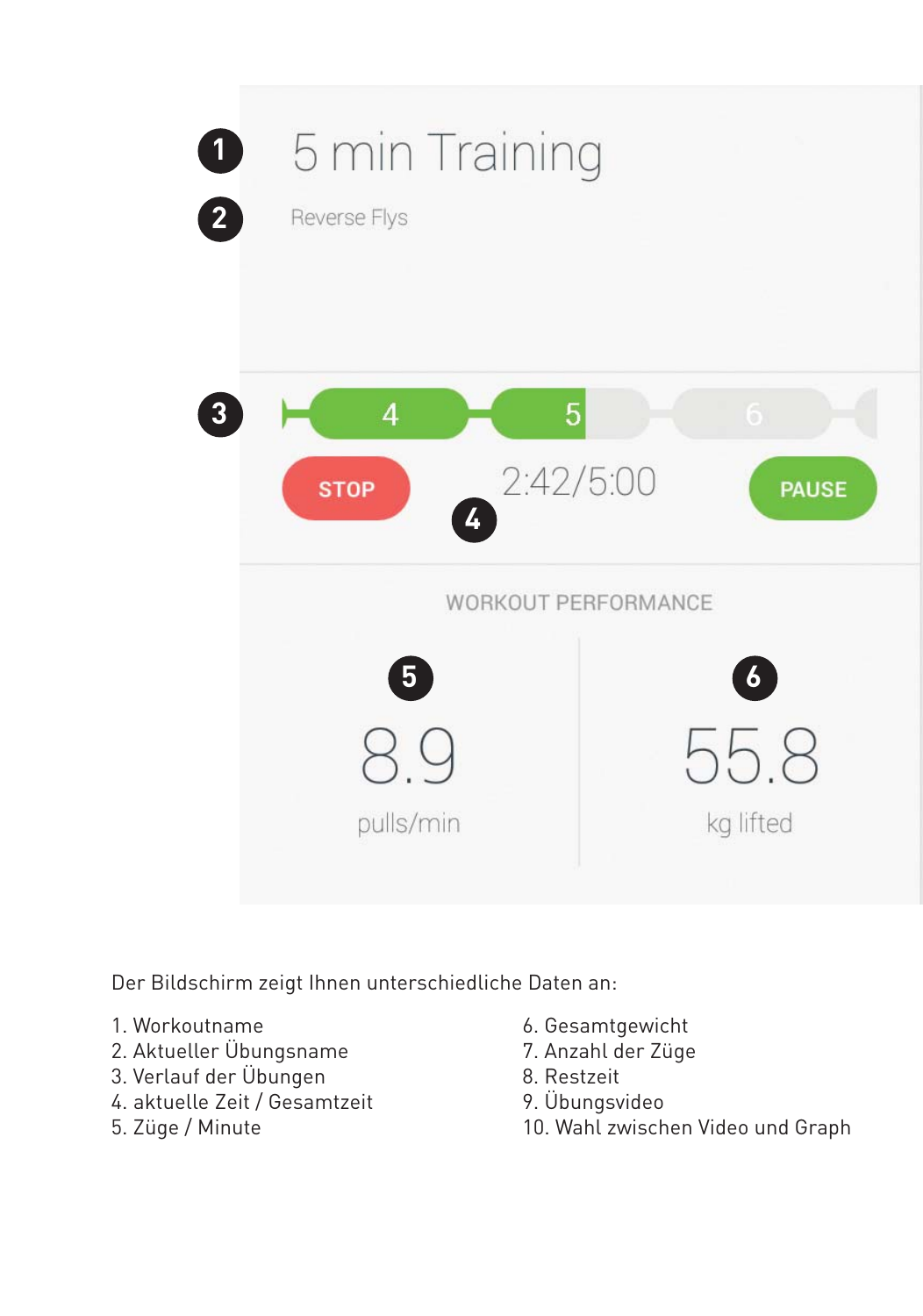

**REVERSE FLYS** 





The screen displays various data:

- 1. name of workout
- 2. name of current exercise
- 3. sequence of exercise
- 4. current time / total time
- 5. move (pull) / minute
- 6. total weight
- 7. number of moves (pulls)
- 8. remaining time
- 9. practice video
- 10. select between video or graph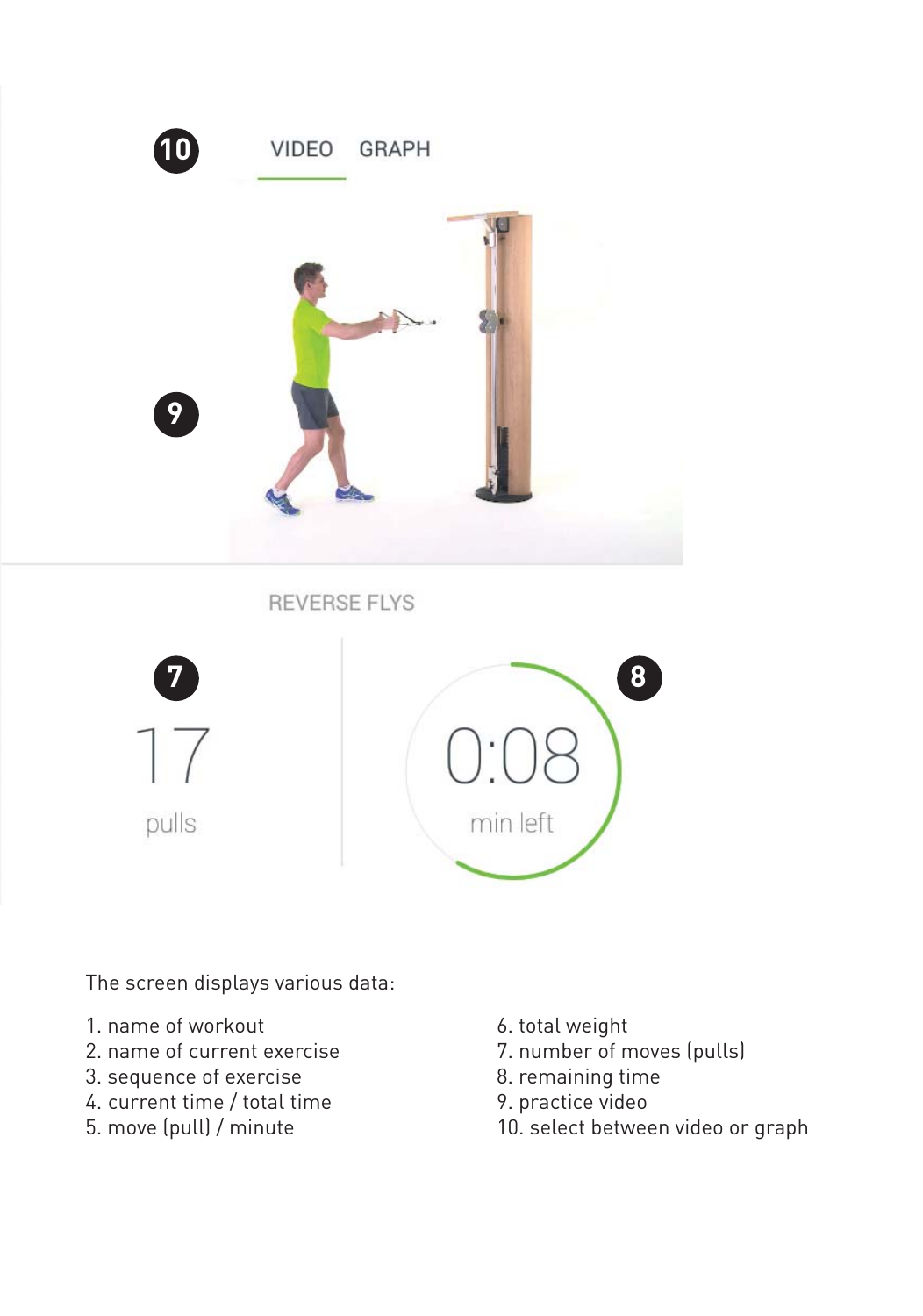| 日日の                              |                   |                | 了66%自10:53       |
|----------------------------------|-------------------|----------------|------------------|
| 5 min Training<br>Assisted Lunge |                   | VIDEO          | GRAPH            |
| 0:37/5:00<br><b>STOP</b>         | <b>PAUSE</b>      |                |                  |
| WORKOUT PERFORMANCE              |                   | ASSISTED LUNGE |                  |
| 25.4<br>pulls/min                | 65.8<br>kg lifted | pulls          | 0:13<br>min left |

Anstelle des Videos können Sie eine Grafik anzeigen lassen, die Ihre Zugkurve darstellt. Beide Züge (für links und rechts) sind darstellbar.

*You can choose to view the exercise by video or graph, monitoring your pulls on both left and right sides.*

| 日目の                                    |       | <b>T 65% 10:55</b>   |
|----------------------------------------|-------|----------------------|
| Prepare SlimBeam and 6                 |       | VIDEO GRAPH          |
| rest                                   |       |                      |
| Switch arm next exercise               |       |                      |
| WEIGHT SELECTION<br>BUTTERFLY LOCATION |       |                      |
|                                        |       |                      |
| $\frac{1}{\alpha}$                     |       |                      |
|                                        |       | LUNGE PUNCH LEFT ARM |
| Arm Drit Hat<br>UPPER-HALF             |       | 0:20                 |
| CONTINUE                               | pulls | min left             |
|                                        |       |                      |

Zwischen den einzelnen Übungen wird eine Pause angezeigt. In einem seperaten Fenster werden die Einstellungen für die nächste Übung gezeigt. *Between individual exercises a recovery period is displayed, while a separate window shows you the setup for the following exercise.*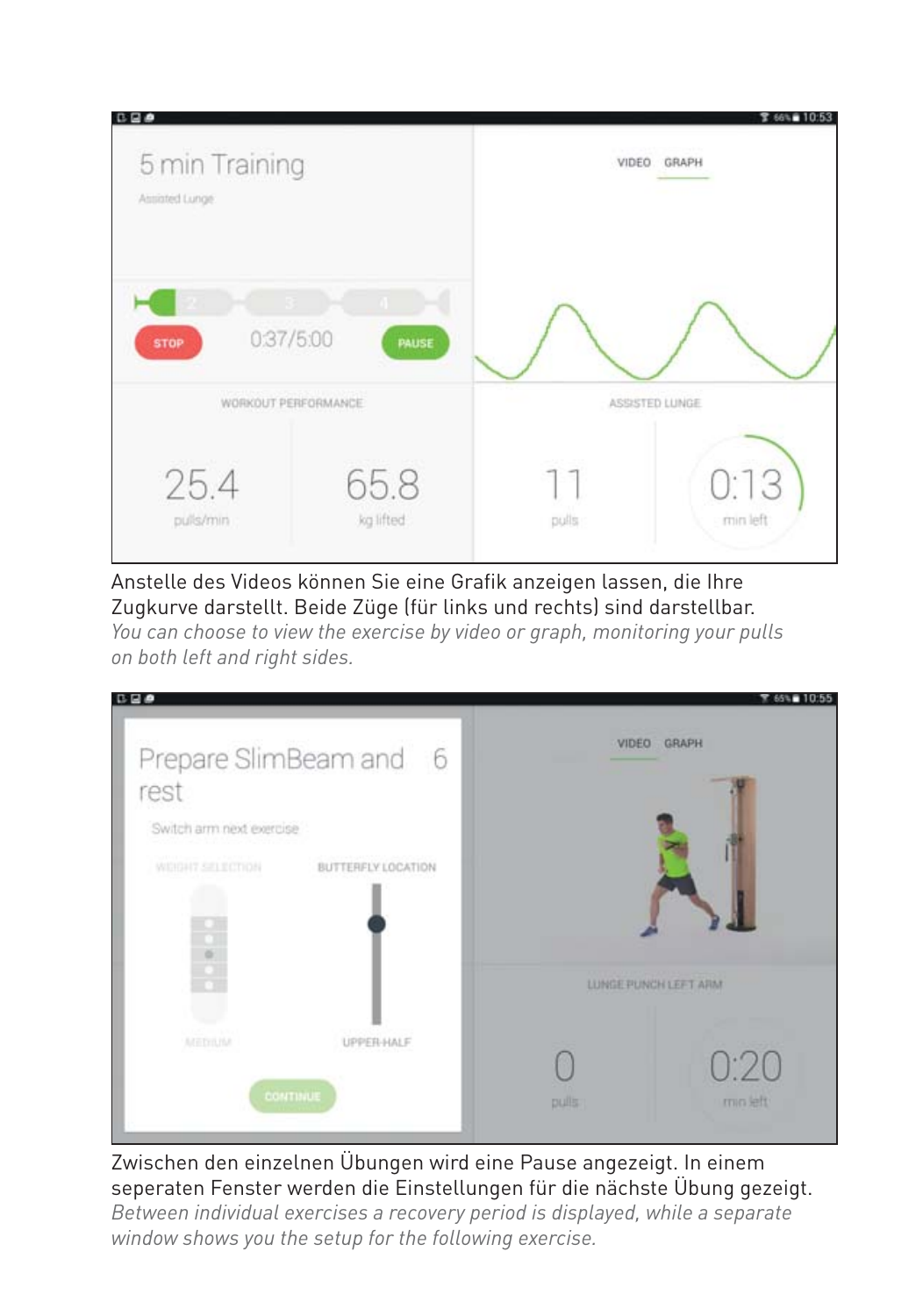

Die Butterfly-Position wird Ihnen für die jeweiligen Übungen immer angegeben. Eine Gewichtseinstellung wird vorgeschlagen. Diese wird nicht bei allen Übungen benötigt und stellt lediglich eine grobe Richtung für das Gewicht dar. Ein exaktes Gewicht wird nicht vorgegeben. Dies ist zu individuell und kann eine Gefahr beim Training darstellen.

*During the recovery period the App proposes the correct position of the butterfly for the next exercise. Also you will find a proposition for the selection of the weight. Depending on the exercise the App proposes to select the weight-pin in the upper, middle or lower third of the weight stack. Due to injury risk the App does not propose an exact weight selection.*